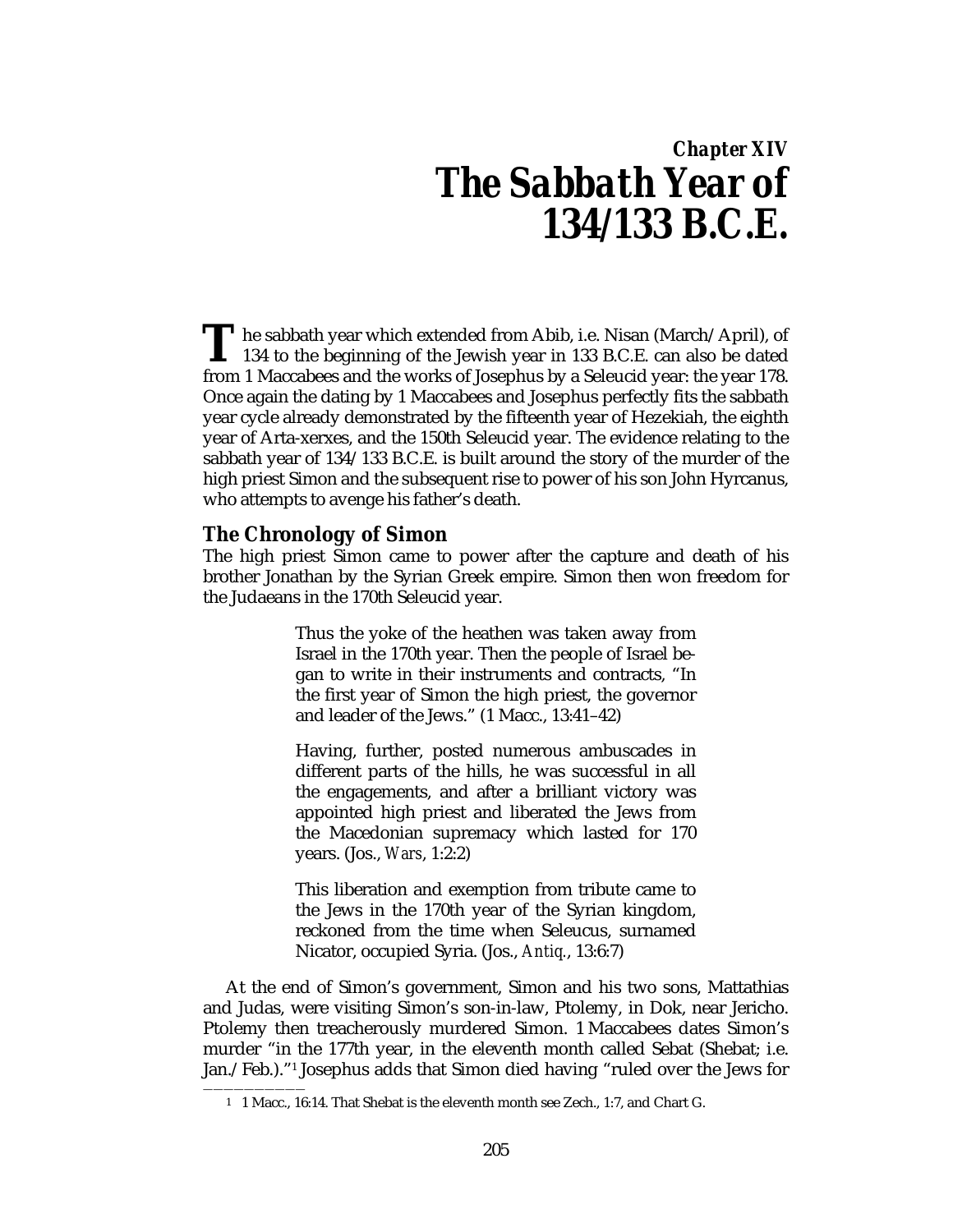eight years in all."<sup>2</sup> The year 177, therefore equals the eighth year of Simon. This fact is confirmed by other statements in these texts dating the regnal years of Simon.

• 1 Maccabees, 13:41–42, states that the 170th year was dated in contracts as "the first year of Simon."

• Josephus, *Antiquities*, 13:6:7, reports that "in the first year of his highpriesthood," Simon "liberated the people from servitude to the Macedonians," which Josephus then dates as "the 170th year of the Syrian kingdom."

• 1 Maccabees, 14:27, makes the following statement: "The eighteenth day of Elul (Aug./Sept.), in the 172nd year, being the third year of Simon the high priest," etc. This comment equates the 172nd year with Simon's third year, thereby agreeing with the fact that the 177th year would have been Simon's eighth year.

## **John and the Approaching Sabbath Year**

After killing Simon, Ptolemy imprisoned Simon's wife and two sons, Mattathias and Judas, and then sent men to kill his third son, John Hyrcanus. John, fortunately, escaped the assassins' hands.<sup>3</sup> Ptolemy then withdrew to the fortress of Dagon, located above Jericho, while John, assuming "the highpriestly office of his father, first propitiated the deity (Yahweh) with sacrifices, and then marched out against Ptolemy and attacked his stronghold."4

Though John Hyrcanus was superior to Ptolemy in his forces, he was at an emotional disadvantage, for Ptolemy had brought John's mother and brothers up to the city walls and tortured them in the sight of all. John, seeing his family treated in this way, "slackened his efforts to capture the place." But John's mother helped change his mind when she yelled to him that it would be pleasant for her to die in torment if the enemy paid the penalty. After hearing these words, "Hyrcanus was seized with a powerful desire to capture the fortress, but when he saw her being beaten and torn apart, he became unnerved and was overcome with compassion at the way in which his mother was being treated."<sup>5</sup>

These events occurred in the eleventh and twelfth months, i.e. Shebat and Adar, of the 177th year, since they immediately followed Simon's murder in the eleventh month of that year.6 Abruptly, Hyrcanus was forced to withdraw his troops because the sabbath year was arriving (i.e. the 178th year):

> But while the siege was being protracted in this manner, there came around the year in which the Jews are wont to remain inactive, for they observe this custom every seventh year, just as on the seventh day. And Ptolemy, being relieved from the war

<sup>——————————</sup> 2 Jos., *Antiq.*, 13:7:4.

<sup>3</sup> 1 Macc., 16:18–23; Jos., *Wars*, 1:2:3, *Antiq.*, 13:7:4.

<sup>4</sup> Jos., *Antiq.*, 13:8:1, cf. *Wars*, 1:2:3.

<sup>5</sup> Jos., *Antiq.*, 13:8:1, cf. *Wars*, 1:2:4.

<sup>6</sup> 1 Macc., 16:14.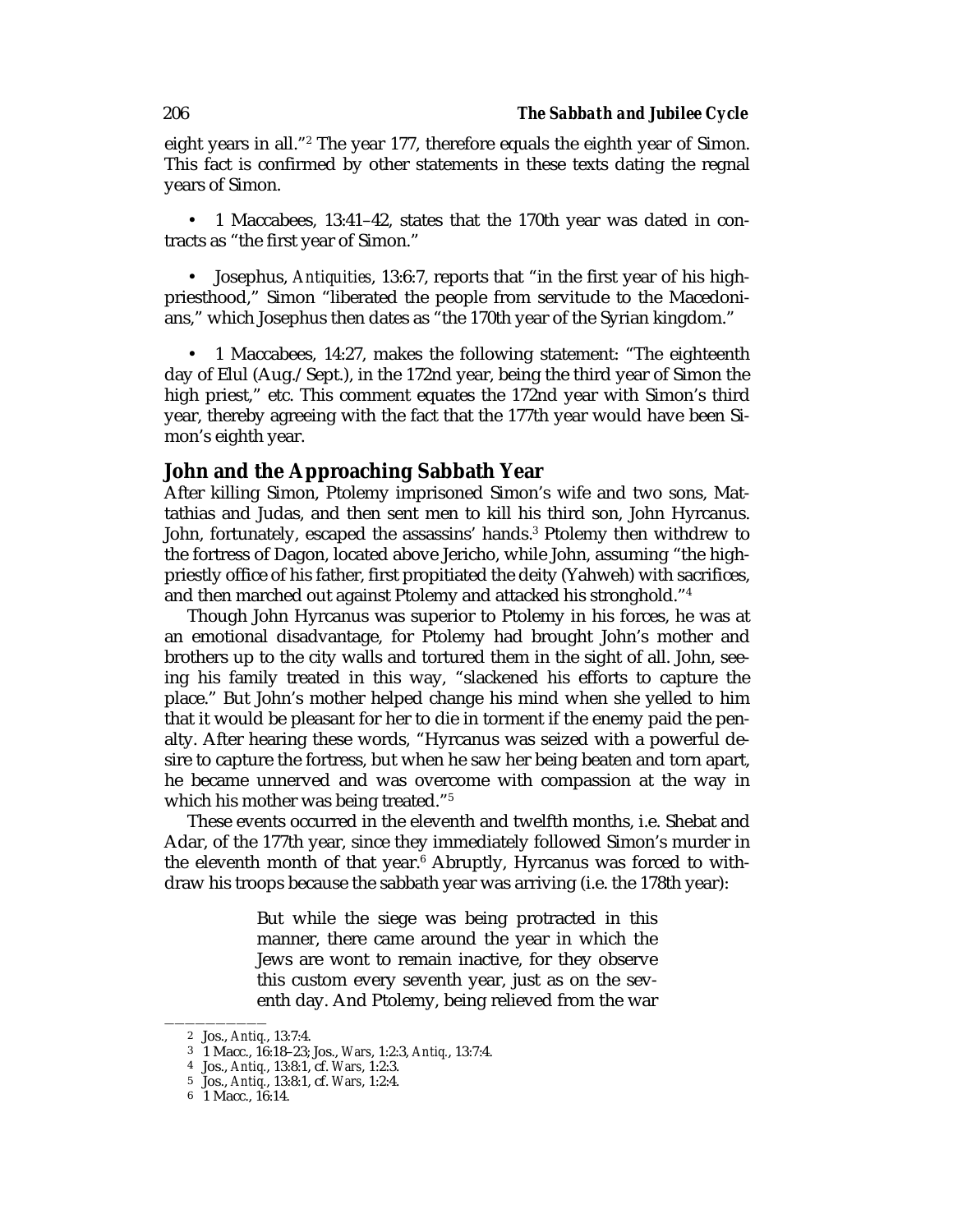#### *The Sabbath Year of 134/133 B.C.E.* 207

for this reason, killed the brothers and mother of Hyrcanus, and after doing so, fled to Zenon, surnamed Cotylas, who was tyrant of the city of Philadelphia. (Jos., *Antiq.*, 13:8:1)

The siege consequently dragged on until the year of άργὸν (not working the ground)<sup>7</sup> came round, which is kept septennially by the Jews as a period of inaction, like the seventh day of the week. Ptolemy, now relieved of the siege, put John's brethren and their mother to death and fled to Zenon, surnamed Cotylas, the tyrant of Philadelphia. (Jos., *Wars*, 1:2:4)

It is extremely unlikely that anyone could have endured torture in this horrible manner for seven months, which would have been required if the sabbath year had begun with Tishri (Sept./Oct.) instead of Nisan. Neither does it seem plausible that Hyrcanus would have been unable to take the small fortress at Dagon within that amount of time, especially under these circumstances. The evidence, therefore, clearly indicates that the sabbath year was near. That fact, in turn, demonstrates that the sabbath year at that time began with Nisan, which was only about a month or so away from the time that the siege began.

## **War and the Sabbath**

The practice of not warring on the sabbath (whether the sabbath day or sabbath year) was the law of the Jews during the days of John Hyrcanus. For example, the *War Scroll* states, "But in the year of release they shall mobilize no man to go into the army, for it is a sabbath of rest for the sovereign (Yahweh)."8 The words of Josephus, in this regard, are very important, for he points out that the army of Hyrcanus remained "inactive" during the sabbath year, "the year of not working the ground," because "they observe this custom every seventh year, JUST AS ON THE SEVENTH DAY."9

The book of Jubilees, composed about 100 B.C.E., argues that anyone "who makes war on the sabbaths" is condemned.10 Josephus remarks that the Jews were not even permitted to "march out" either "on the sabbath or on a festival."11 In a letter sent by the Imperator Dolabella on January 24, 43 B.C.E. to the people of Ephesus, we read:

> Alexander, son of Theodorous, the envoy of Hyrcanus, son of Alexander, the high priest and ethnarch of the Jews, has explained to me that his co-religionists cannot undertake military service because they may

——————————

<sup>7</sup> The term úργν (*argon*) means, "*not working the ground, living without labour*," see GEL, p. 114.

<sup>8</sup> 1QM, 2:6–10.

<sup>9</sup> Jos., *Antiq.*, 13:8:1.

<sup>10</sup> Jub., 50:12,

<sup>11</sup> Jos., *Antiq.*, 13:8:4.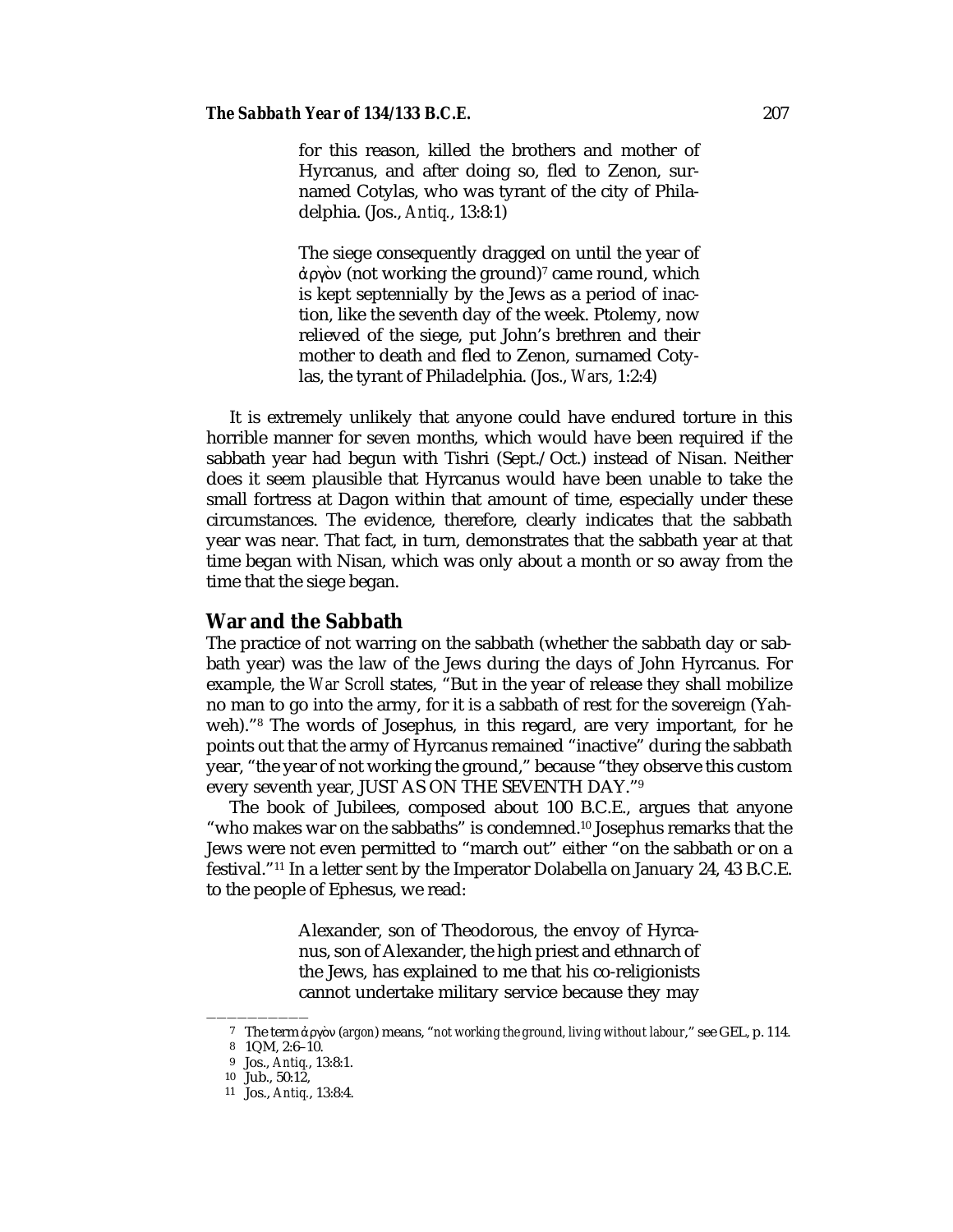not bear arms or march on the days of the sabbath; nor can they obtain the native foods to which they are accustomed. (Jos., *Antiq.*, 14:10:12)

Up until the invasion of Judaea by Antiochus Epiphanes, the Jews would neither go to war or defend themselves on the sabbath. But after the outrage committed by Antiochus Epiphanes against the Jews at Jerusalem in 167 B.C.E., after the Jews refused to defend themselves on the sabbath day and were needlessly slaughtered because of it, a decree was issued by the priest Mattathias and his friends, $12$  stating:

> Whosoever shall come to make battle with us on the sabbath day, we will fight against him: neither will we all die, as our brethren that were murdered in the secret places. (1 Macc., 2:41)

This decree clearly remained in effect well into the first century C.E. To demonstrate, Josephus refers back to the time when the Roman general Pompey took advantage of this custom in late 64 B.C.E. by building earthworks against the city of Jerusalem on the sabbath day while the Jews rested. He then goes on to state:

> But if it were not our national custom to rest on the seventh day, the earthworks would not have been finished, because the Jews would have prevented this; for the Law permits us TO DEFEND OURSELVES AGAINST THOSE WHO BEGIN A BATTLE AND STRIKE US, BUT IT DOES NOT ALLOW US TO FIGHT AGAINST AN ENEMY THAT DOES ANY-THING ELSE. (Jos., *Antiq.*, 14:4:2; cf. Jos., *Wars*, 1:7:3)

The words of Josephus are spoken in the present tense, thereby confirming that this same Law was still practiced by the Jews during the latter part of the first century C.E., at the time when Josephus wrote. Indeed, at the time of the First Revolt (66–70 C.E.) it was still the Jewish practice. Josephus writes that a Jewish citizen named John requested that the Roman general Titus have "deference to the Jewish law" and "allow them that day, being the seventh (i.e. sabbath), on which they were forbidden alike to have resort to arms and to conclude a treaty of peace."13

Josephus, who commanded a force of Jewish soldiers himself during this period, remarks that late on the sixth day of the week he was reluctant to recall his disbanded force, "because the day was already far spent; and even had they come, it would have been impossible for them to bear arms on the morrow (sabbath), such action being forbidden by our laws, however urgent the apparent necessity."14

 $\frac{12}{12}$  1 Macc., 2:27-41.

<sup>13</sup> Jos., *Wars*, 4:2:3.

<sup>14</sup> Jos., *Life*, 32.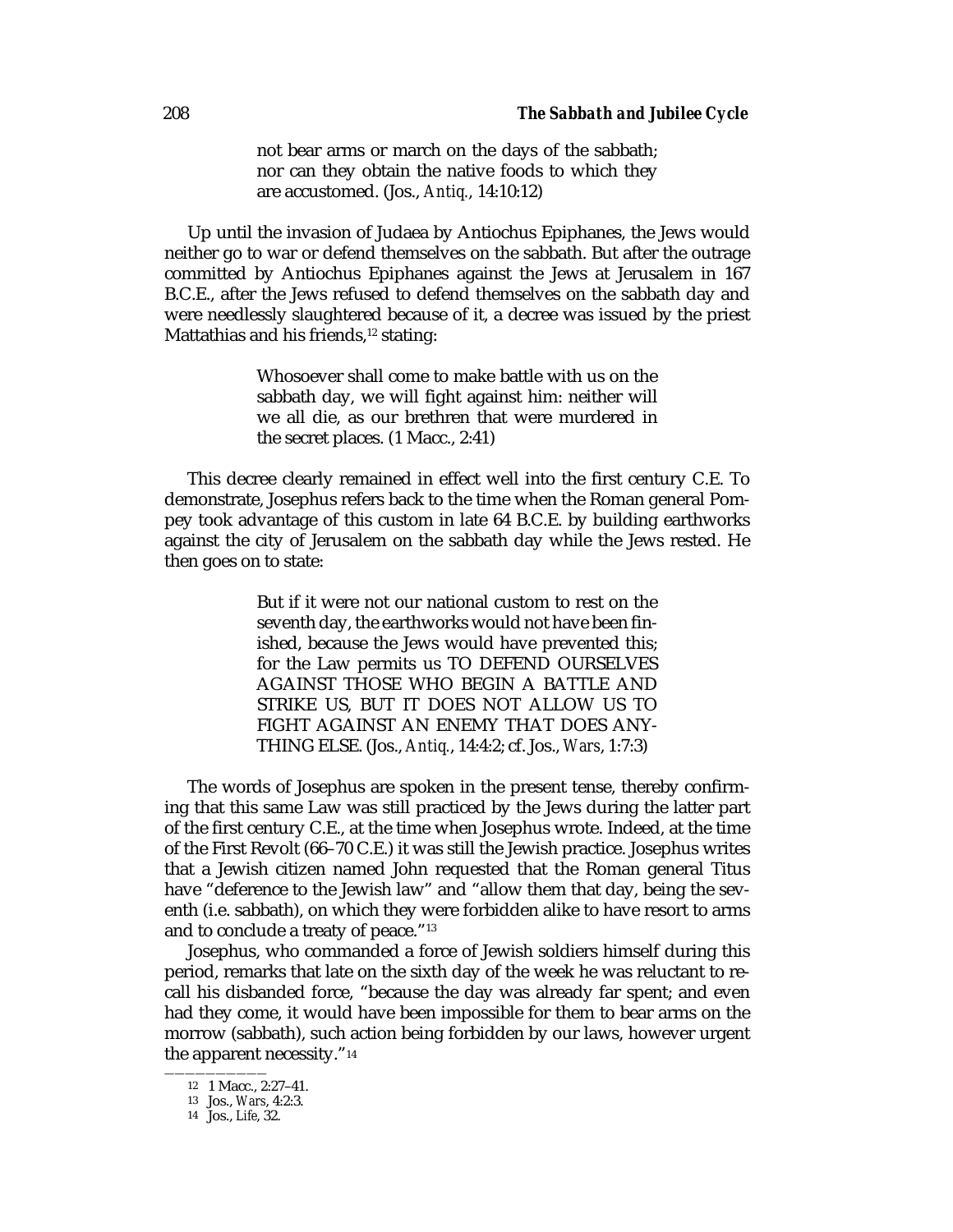#### *The Sabbath Year of 134/133 B.C.E.* 209

The fact that the Jews of this period avoided military aggression during the sabbath year as they did on the sabbath day explains why Hyrcanus was unable to pursue his war against Ptolemy even though by doing so he might save the lives of his mother and brothers.

# **"Year 1" of Hyrcanus, a Sabbath Year**

After Hyrcanus' retreat from Dagon, "Antiochus Sidetes," the Greek Syrian king, "being resentful of the injuries he had received from Simon, invaded Judaea in the fourth year of his reign and the first year of Hyrcanus' rule, in the 16[1] Olympiad. And after ravaging the country, he shut Hyrcanus up in the city (Jerusalem) itself, which he surrounded with seven camps."15 Since Hyrcanus did not return to Jerusalem until the very beginning of the sabbath year (the 178th Seleucid), this is our first indication that "Year 1" of Hyrcanus was calculated by the accession-year method—undoubtledly because the Jews of this period began to date contracts and public documents by the year of the high priest's reign.<sup>16</sup> "Year 8" of Simon on these Jewish contracts represented the 177th Seleucid (Simon having died near the end of that year); "Year 1," of Hyrcanus, therefore, would belong to the 178th Seleucid.

As the siege of Jerusalem in the 178th year became protracted, there arose a lack of water. This drought was relieved by "the great downpour of rains which came with the setting of the Pleiades," being the rains of Marheshuan  $(Oct./Nov.).<sup>17</sup> This detail once again confirms that the beginning of the sab$ bath year could not have been Tishri 1. One month of siege would hardly have been long enough to affect the people of Jerusalem with a lack of water. But a siege lasting through the summer months until Marheshuan would. After the rains, the siege continued even further, until the next year (the 179th Seleucid), when at the Feast of Tabernacles (in the month of Tishri, i.e. Sept./ Oct.) a treaty of peace was signed.<sup>18</sup>

Next, as we have said above, Josephus dates the fourth year of Antiochus (VII) Sidetes, being the first year of Hyrcanus, as a sabbath year. The book of 1 Maccabees, 15:10f, reports that Antiochus VII came to Syria in the 174th year, at which time he went to war against King Tryphon in an effort to seize the Syrian kingdom. After besieging Tryphon at Dora, Tryphon fled. The question is, "Did Josephus determine the reign of Antiochus VII by the accession-year or the nonaccession-year system?"

Syncellus, Jerome, Eusebius and Porphyry provide our first clue. They give Antiochus VII nine years of reign.19 Eusebius and Porphyry date it from Olympiad 160, year 4 (i.e. 138/137 B.C.E., Oct. reckoning), until Olympiad 162, year 4 (i.e. 130/129 B.C.E., Oct. reckoning).20 Diodorus reports that Antiochus VII died during his eastern campaign just when spring began to melt the snow and the crops were appearing.<sup>21</sup> Justin adds that the army of Antiochus VII

——————————

<sup>15</sup> Jos., *Antiq.*,13:8:2.

<sup>16</sup> Jos., *Antiq.*,13:6:7.

<sup>17</sup> Jos., *Antiq.*,13:8:2; cf. S.O., 4:12–15.

<sup>18</sup> Jos., *Antiq.*,13:8:2.

<sup>19</sup> Syncellus, 1, p. 552, 2, p. 271; Eusebius, *Chron*., 1, pp. 255, 263, app. 1, pp. 16, 56, 91f; Jerome, *Euseb. Chron*., 226F–228F; HJP, 1, p. 127.

<sup>20</sup> Eusebius, *Chron*., 1, pp. 255, 263; HJP, 1, p. 132. See JQR, 10, pp. 58f, for the use of the Oct. or Macedonian Olympiad system by Porphyry and Eusebius.

<sup>21</sup> Diodorus, 34/35:15–17.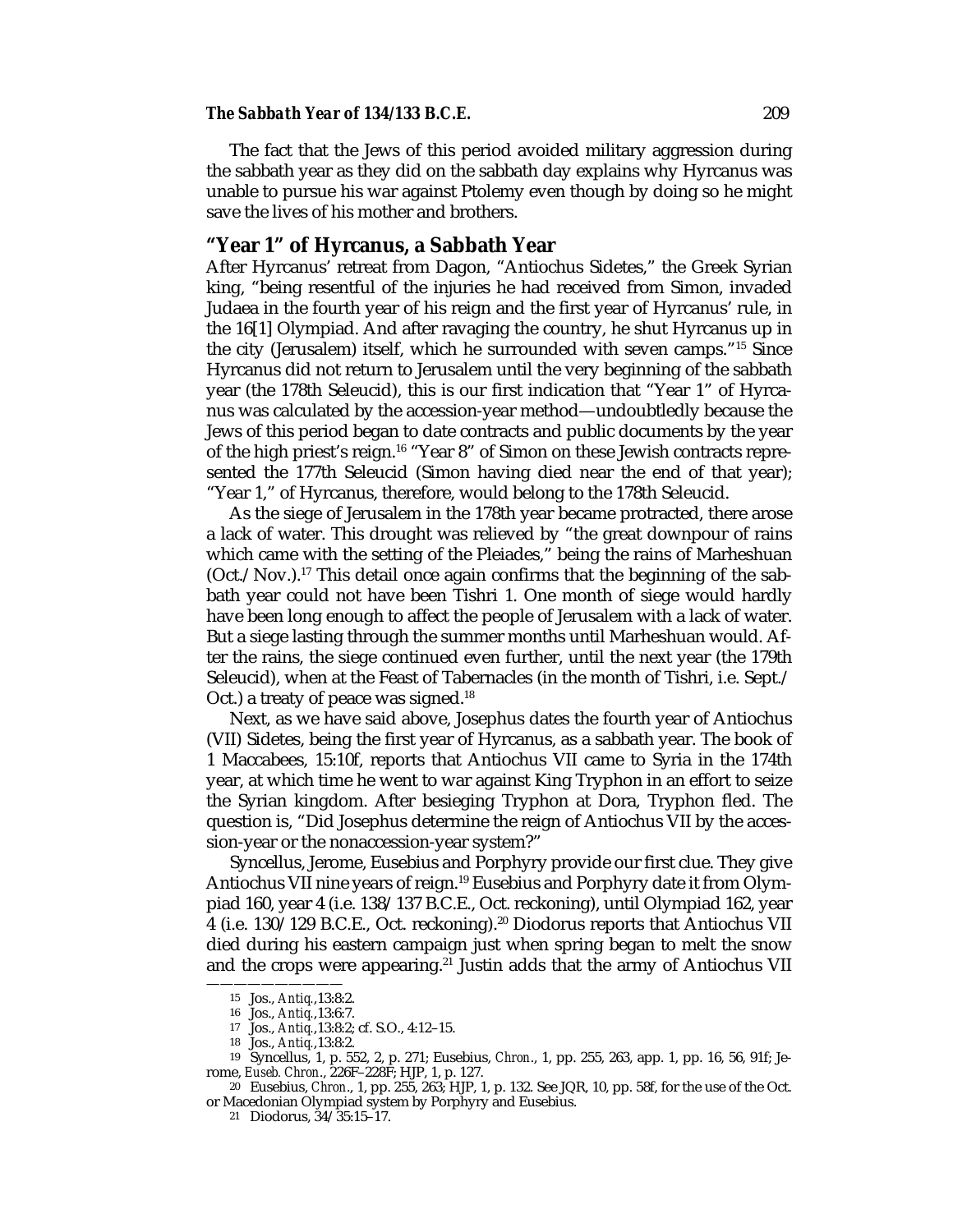was still in winter quarters in Persia when the Parthians surprised him with the attack in which he lost his life.<sup>22</sup>

This evidence places the death of Antiochus VII in Persia during the early spring, not long after the beginning of the new year, 129/128 B.C.E., Nisan reckoning. His last year, therefore, is Seleucid 183, Macedonian reckoning, which is confirmed by his coins.<sup>23</sup> It proves that the first of his nine years was the 175th Seleucid year (137/136 B.C.E., Nisan reckoning). "Year 4" of Antiochus VII, therefore, was the 178th Seleucid (134/133 B.C.E., Nisan reckoning) and his reign was determined by the accession-year system.

Next, a comparison of Seleucid coins with the works of Josephus demonstrates that Josephus used the accession-year method for determining the reigns of the Seleucid kings Antiochus VI and Tryphon, both men ruling just prior to Antiochus VII.<sup>24</sup> When we combine this data with the fact that ancient chronographers allowed only nine years for Antiochus VII, it indicates that "Year 4" in Josephus for Antiochus VII, being "Year 1" of Hyrcanus, was the Seleucid year 178 (134/133 B.C.E., Nisan reckoning) and that this year was a sabbath.

The mentioning of the 162nd Olympiad in the texts of Josephus, meanwhile, is clearly a scribal error. The original has to be the 161st. The 162nd Olympiad does not work with any sabbath cycle system. It did not begin until July, 132 B.C.E. (Attic reckoning) or November, 132 B.C.E. (Macedonian reckoning), far too removed to be considered. The four years of the 161st Olympiad, on the other hand, began in July, 136 B.C.E. (Attic reckoning) or November, 136 B.C.E. (Macedonian reckoning). The 178th Seleucid year extended from Nisan, 134 until Nisan, 133 B.C.E. Therefore, the 178th Seleucid year was in the 161st Olympiad, not the 162nd.

This error is also picked up in the works of Porphyry, who is cited by Eusebius.<sup>25</sup> He places the siege of Jerusalem by Antiochus in the third year of the 162nd Olympiad (Attic reckoning). As our other records reveal, the third year is correct, but not of the 162nd Olympiad; rather, it was the third year of the 161st Olympiad. The third year of the 161st Olympiad extends from July, 134 until July of 133 B.C.E. (Attic). As such, it stands in full agreement with the events of the 178th Seleucid year.

## **Conclusion**

The records from Josephus and 1 Maccabees are clear. Simon was murdered in the eleventh month of the 177th year. To avenge his father's death, John Hyrcanus tried to take Ptolemy at his fortress at Dagon before the arrival of the sabbath year. He failed to do so, and due to the Jewish law forbidding military expeditions in the sabbath year (as they were forbidden on a sabbath day) John Hyrcanus had to retreat as the month of Nisan and the 178th year

<sup>——————————————</sup> 22 Justin, 38:10, 39:1, which reports that Antiochus and his army were cut off in Persia.

<sup>&</sup>lt;sup>23</sup> Macedonian Seleucid 183  $=$  Oct., 130 to Oct., 129. For the coins of Antiochus VII see below n. 24.

<sup>24</sup> Josephus gives Antiochus VI four years of reign (*Antiq*., 13:7:1). Coins bear the dates for five Seleucid years: 167–171 (HJP, 1, p. 131). Josephus gives Tryphon a reign of three years (*Antiq*., 13:7:1). Tryphon's coins bear the dates for four Seleucid years (HJP, 1, p. 131). Similarly, though the coins of Antiochus VII bear the Seleucid dates for ten years, i.e. 174–183 of the era (HJP, 1, p. 132), Eusebius and Porphyry only allow him nine years (see above pp. 209f, and ns. 19, 20 ).

<sup>25</sup> Eusebius, *Chron*., 1, p. 255.